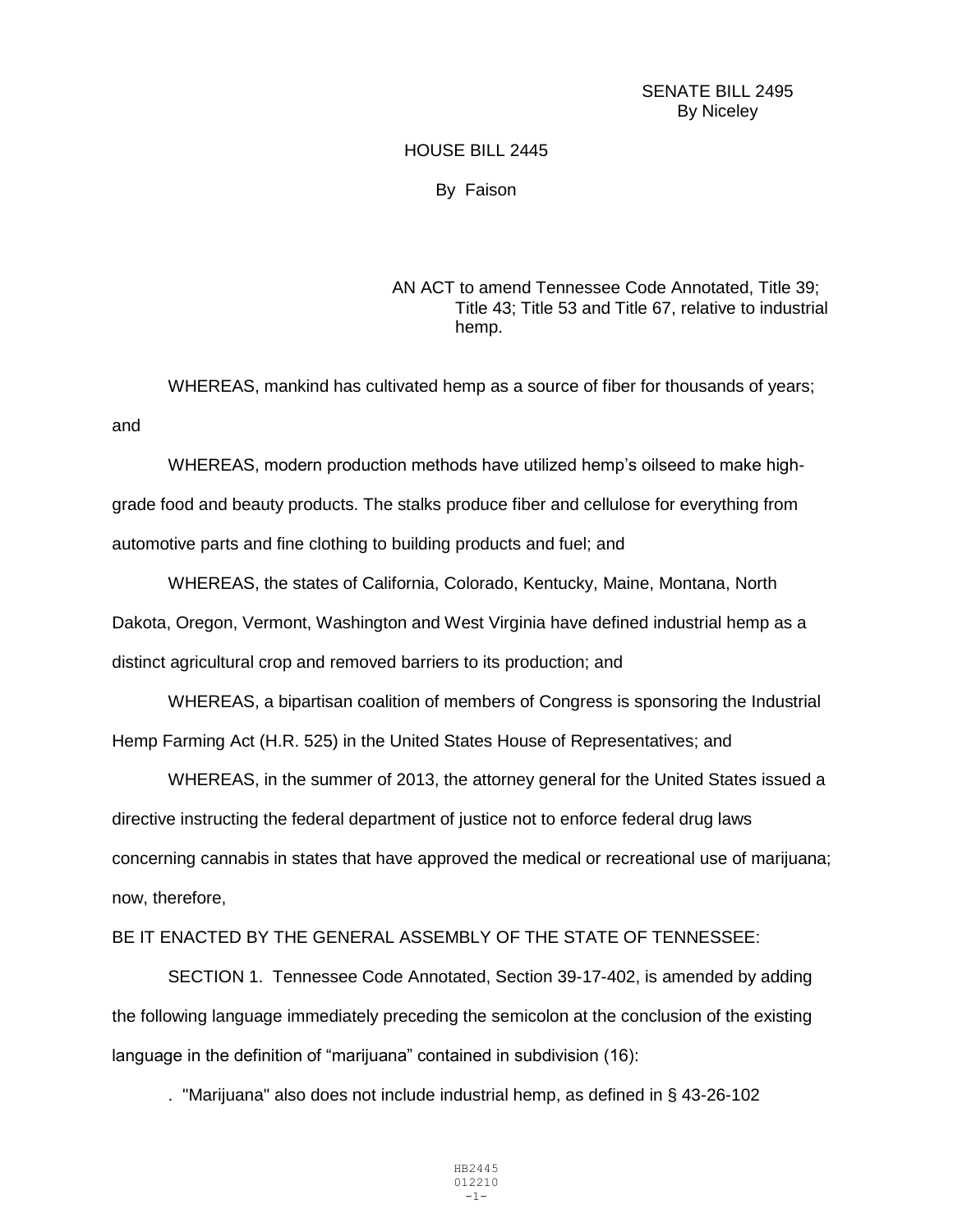SECTION 2. Tennessee Code Annotated, Section 39-17-415, is amended by adding the following language as a new subsection:

(c) Nothing in this section shall be construed to categorize industrial hemp, as defined in § 43-26-102, as a controlled substance; provided, however, that industrial hemp shall be categorized as a controlled substance in circumstances where such classification is required by § 43-26-103(f).

SECTION 3. Tennessee Code Annotated, Section 43-26-102, is amended by adding the language "industrial hemp;" between the language "grasses;" and the word "trees" in the definition of "farm product" contained in subdivision (3).

SECTION 4. Tennessee Code Annotated, Section 43-26-102, is further amended by adding the following language as a new, appropriately designated subdivision:

( ) "Industrial hemp" means the plants and plant parts of the genera cannabis that do not contain a delta-9 tetrahydrocannabinol (THC) concentration more than three tenths of one percent (0.3%) on a dry mass basis, grown from seed certified by a certifying agency, as defined by § 43-10-103;

SECTION 5. Tennessee Code Annotated, Section 43-26-103, is amended by adding the following as new subsections:

(e) The department of agriculture shall oversee and annually license any grower who wishes to produce industrial hemp. The department shall develop rules and regulations concerning industrial hemp production within one hundred and twenty (120) days of this act becoming law, including rules and regulations establishing reasonable fees for licenses, permits or other necessary expenses to defray the cost of implementing and operating the industrial hemp program in this state on an ongoing basis. All revenue collected pursuant to rules and regulations promulgated for the industrial hemp program shall be used exclusively for the administration and regulation of industrial hemp.